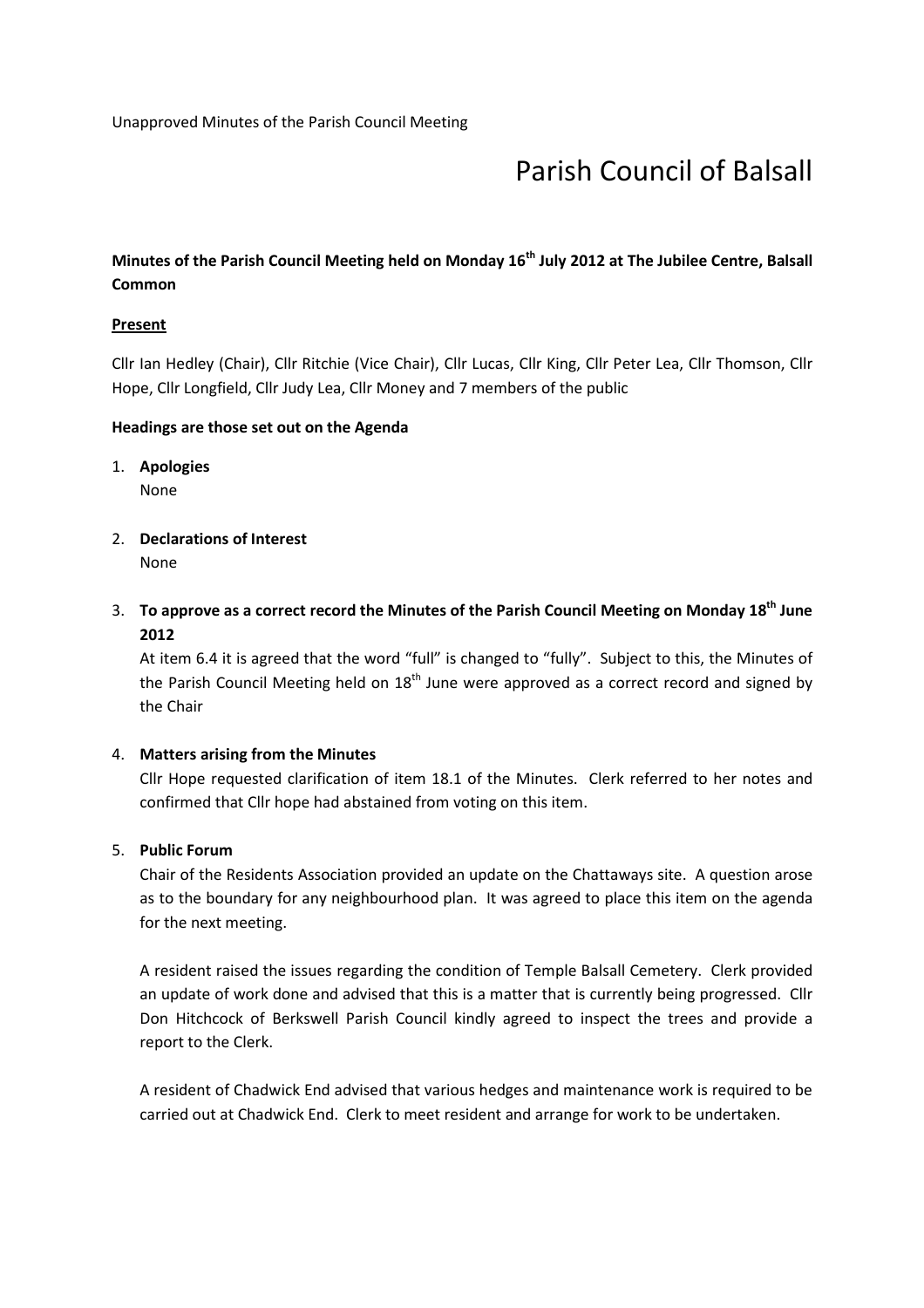A resident referred to the accounts and asked why the auditor's queries had not been answered. The Chair confirmed that this would be looked at and outstanding action dealt with.

A resident asked what contingency plans the Parish Council has now that the two sites at Kenilworth road have been included in the LDF. It was agreed to place this item onto the Agenda for the next meeting. Cllr Peter Lea advised that this is part of the reason for working with Berkswell Parish Council.

## 6. Correspondence

- 6.1. Letter from SMBC regarding plans to plant a commemorative Jubilee Tree.
	- 6.1.1.PROPOSAL To agree purchase and cost of a tree
		- RESOLVED That Cllr Longfield is reimbursed for the cost of purchasing the tree
- 6.2. Letter from Audit commission for consultation on appointment of external auditor for 2012/2013 – proposed auditor is Grant Thornton
	- It was agreed to the appointment of Grant Thornton as Auditor
- 6.3. Letter from Warwick District Council regarding New Local Plan Preferred Options Consultation

It was agreed that Cllr Peter Lea would review the correspondence and the matter to be placed on the Agenda for the next planning meeting

6.4. Letter from Balsall Common Library sending invitation for celebration of 10 years of library opening on Thursday 2<sup>nd</sup> August 2012 Cllr Hope, Cllr Judy Lea, Cllr Peter Lea and Cllr Lloyd to attend

## 7. Boundary Review

- 7.1. PROPOSAL To consider report and agree Proposal from the Working Group Cllr Ritchie circulated the report produced by the Working Group and read this out. RESOLVED – That the Boundary between Balsall Common and Berkswell remains unchanged
- 7.2. PROPOSAL To consider and agree that a letter is sent to all residents in West and East Ward and Balsall Common to consult with residents regarding the Boundary Review Cllr Hedley provided details of the various sections of the parish that could be sent a letter to inform them of the Boundary Review. A discussion took place as to which section of the community should receive a letter

RESOLVED – That a letter is sent out to all residents in the West Ward and the Parish Council shall pay the cost to facilitate the sending out the letters up to a maximum of £1,000

## 8. Telephone Kiosk

8.1. PROPOSAL – To consider and agree the Adoption of Telephone Kiosk on corner of Fernhill Lane, Balsall Common

RESOLVED – That the telephone kiosk is not adopted due to cost and upkeep

# 9. Joint Working with Berkswell Parish Council

9.1. PROPOSAL - To consider and agree the appointment of three members to work jointly with Berkswell Parish Council appointed Members to lead on the issues of Neighbourhood Plan, Environment and Communication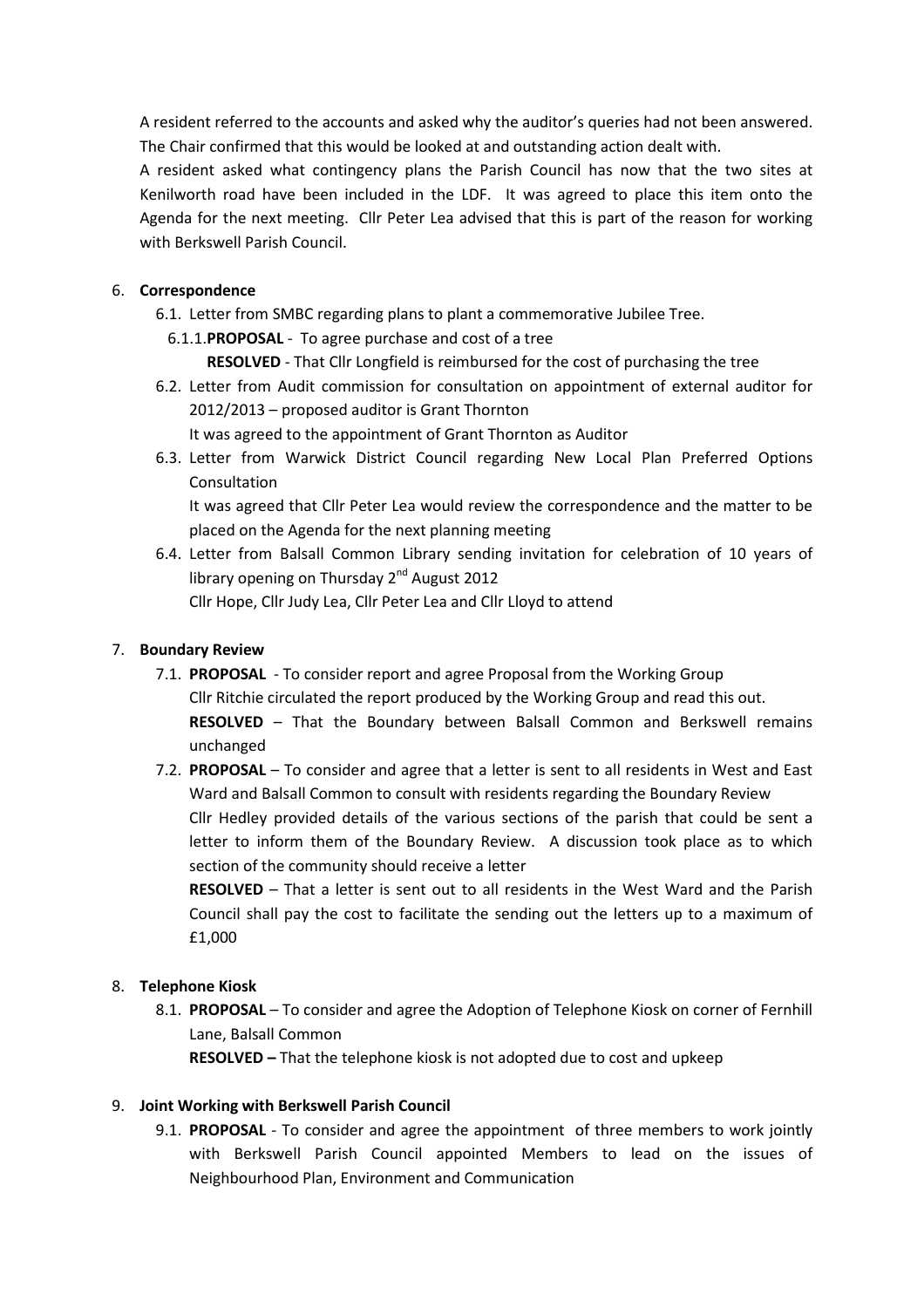#### RESOLVED – The following Councillors are appointed:-

Cllr Raymond Ritchie – Environment Cllr Peter Lea – Neighbourhood Plan Cllr Trudi Thomson – Communications

### 10. Report from Committees

10.1. HS2 – Cllr Lucas provided an update and advised that the impact on house prices will be significant. Cllr Lucas and Cllr Lloyd to provide estimate of cost for producing reports. Cllr Lucas for cost of expert to look at mitigation and compensation issues. Cllr Lloyd for cost of report relating to engineering. Chair to contact neighbouring Parish Councils

### 10.2. Birmingham Airport

Cllr Longfield advised that no matters to report. Cllr Longfield to look at and report upon the angle of approach and whether this may be increased

## 11. Accounts & Governance

11.1. PROPOSAL - To consider and agree the adoption of new NALC Code of Conduct as circulated to Councillors

> Item deferred to next meeting - Clerk to review position regarding appendices and declarations of interest

- 11.2. PROPOSAL To agree the new Standing Orders and Financial Regulations Item deferred to next meeting
- 11.3. PROPOSAL To approve list of Payments for Approval and Payments Made RESOLVED – That the accounts are approved for payment

#### 12. Chadwick End Village Hall

12.1. PROPOSAL - To form a working group to consider options for the future of the Village Hall and to appoint members

RESOLVED – Chair, Cllr Douglas Money, Cllr Trudi Thomson with Clerk to form working group to consider options for the future of the Village Hall

13. Date for next meeting – The next Parish Council Meeting shall be held on Monday  $20<sup>th</sup>$  August 2012 at 7.30pm at the Jubilee Centre, Balsall Common

There being no further business the Chair thanked everyone for attending and closed the meeting at 10.12pm

| <b>Cllr Ian Hedley</b> |  |
|------------------------|--|
| Chair                  |  |